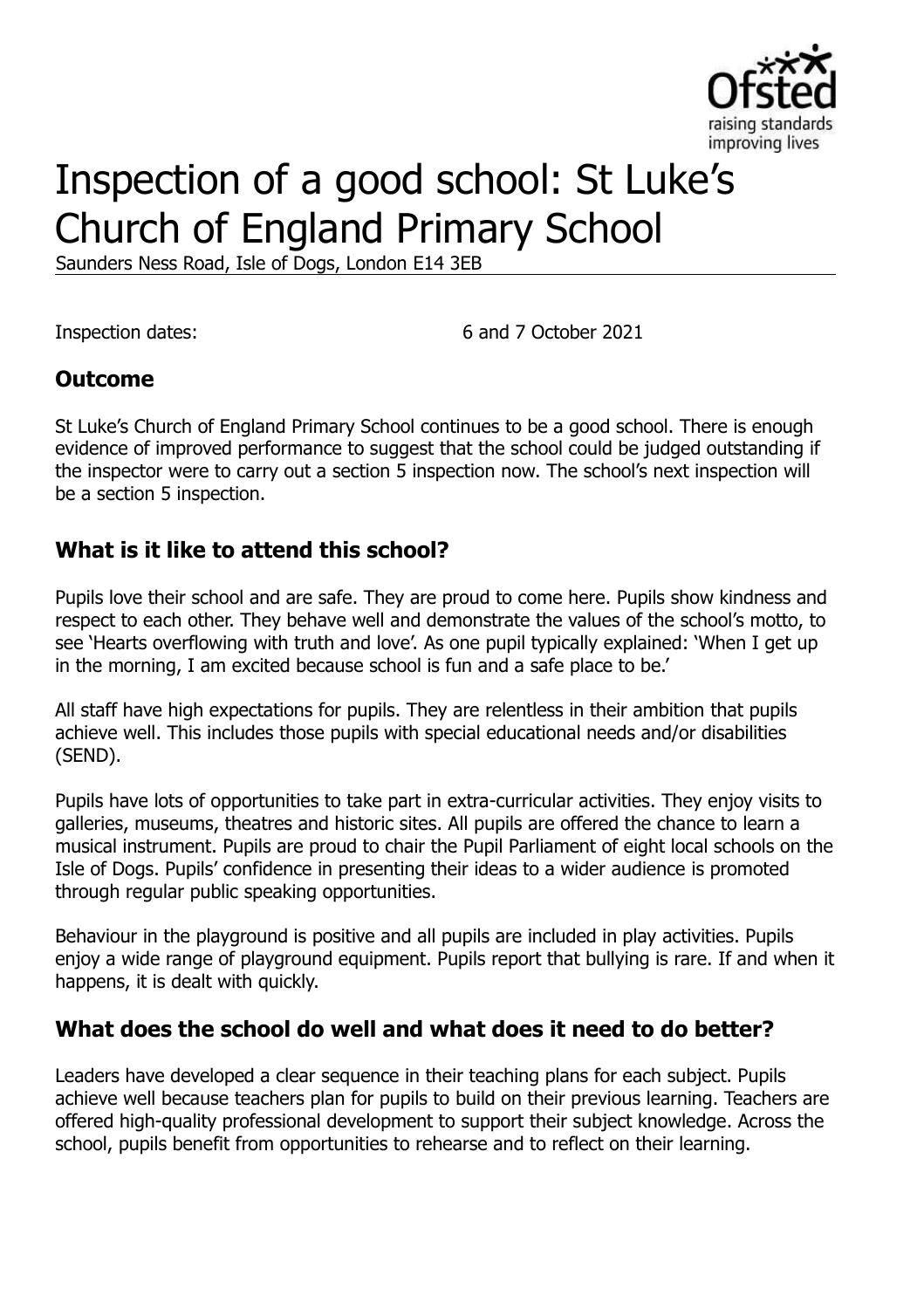

Leaders are determined that no pupil is left behind. Teachers and support staff work well together to meet the learning needs of pupils with SEND. Disadvantaged pupils are well supported.

Leaders place high priority on reading across the school. In Reception, teachers read to children regularly. Children are confident to talk about their favourite books. Phonics is a strength and children practise the sounds they have learned in the books they take home. Any child who falls behind is given additional help to catch up quickly. Pupils are well prepared and ready to read in the wider curriculum from Year 3 to Year 6. Older pupils make ambitious reading choices and show a strong understanding of the texts they choose.

Teachers have strong subject knowledge. Pupils confidently recall previous learning. In mathematics, for instance, teachers plan regular opportunities for pupils to practise number and calculation skills in all year groups to support their recall. Children in the early years have planned opportunities to develop and improve their skills in counting, understanding and using numbers and in describing shapes. Older pupils are skilful in reasoning and problem-solving. In history, pupils remember key dates and facts. Very occasionally, pupils are less confident in explaining key concepts, such as continuity and change. Leaders are taking steps to sharpen curriculum planning even further to help pupils develop their understanding in even greater depth.

Pupils display positive behaviours for learning and lessons are free from low-level disruption. Teachers raise awareness of social, moral and spiritual values through assemblies and class discussions. Leaders attach great importance to diversity and inclusion. Pupils learn about different families in lessons. Teachers know their pupils well. Teachers monitor the progress of all groups of pupils carefully.

Parents and carers are highly supportive of the school. One parent explained on behalf of many, 'This school understands the needs of each individual child.' Parents value the drive, passion and leadership of the executive headteacher. Governors offer strong challenge and support. They are very active in the life of the school and know their school well. Governors fulfil all their statutory responsibilities.

Staff appreciate the consideration leaders give to reducing teacher workload. They feel valued and respected. Staff report that leaders are always willing to listen and to support their wellbeing.

## **Safeguarding**

The arrangements for safeguarding are effective.

There is a strong culture of safeguarding in the school. Leaders, including governors, ensure that the safety and well-being of pupils are a priority. All staff are well trained and vigilant to potential risks. Procedures for reporting initial concerns are clearly understood by all staff.

The safeguarding team has developed strong relationships with parents based on trust. Leaders have clear strategies in place to improve attendance and this is proving effective. Vulnerable families are well supported and signposted to the services they require. Pupils are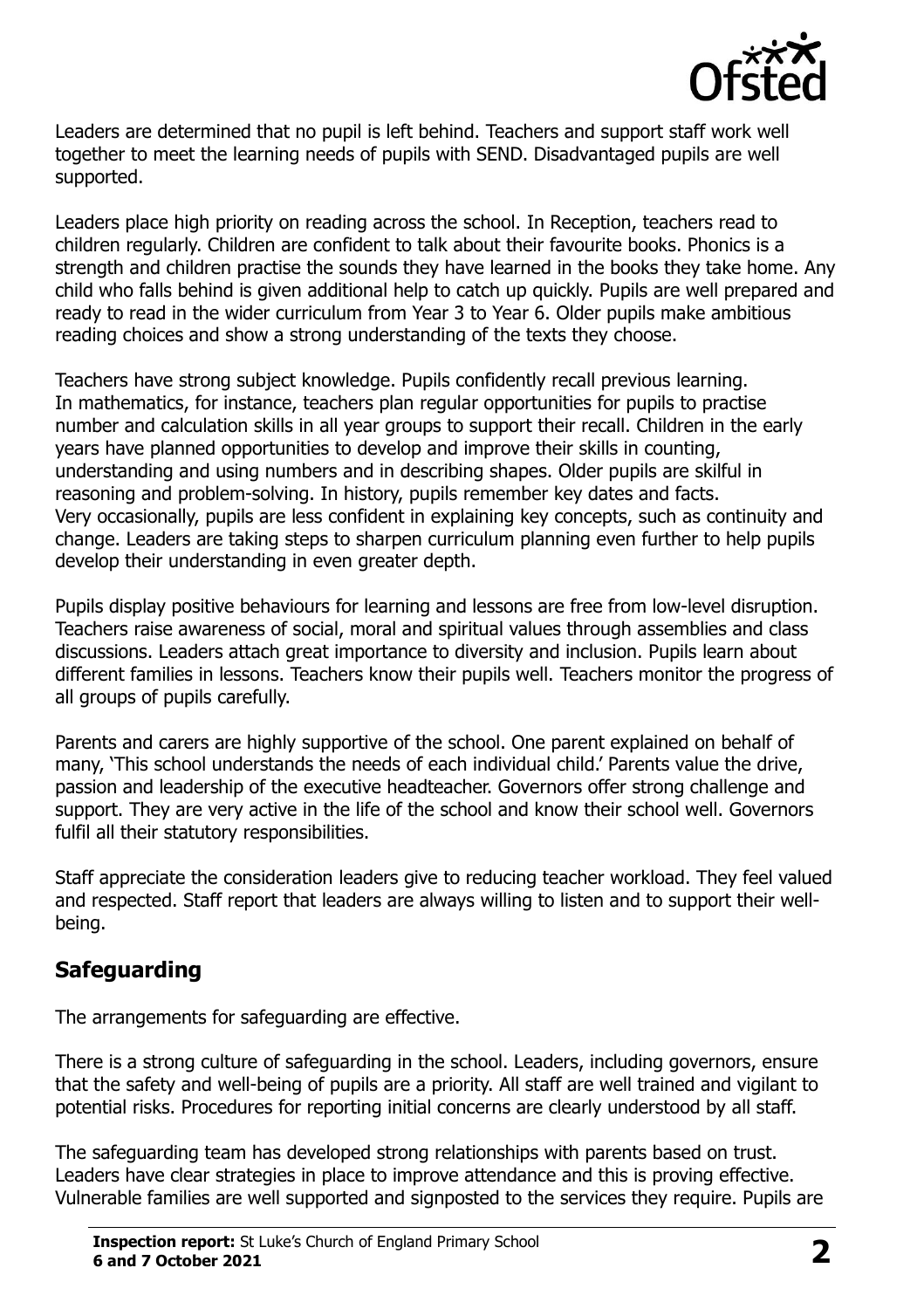

taught about keeping safe online and also about keeping safe in the wider community. Leaders understand local safeguarding risks and work with external agencies to educate pupils about these risks. For example, pupils are taught about the dangers of drugs, gangs and knife crime.

## **What does the school need to do to improve?**

## **(Information for the school and appropriate authority)**

■ Leaders have identified where subject planning could be even sharper in history so that pupils strengthen their understanding of concepts. They should continue with this work.

## **Background**

When we have judged a school to be good, we will then normally go into the school about once every four years to confirm that the school remains good. This is called a section 8 inspection of a good or outstanding school, because it is carried out under section 8 of the Education Act 2005. We do not give graded judgements on a section 8 inspection. However, if we find some evidence that a school would now receive a higher or lower grade, then the next inspection will be a section 5 inspection. Usually this is within one to two years of the date of the section 8 inspection. If we have serious concerns about safeguarding, behaviour or the quality of education, we will deem the section 8 inspection as a section 5 inspection immediately.

This is the second section 8 inspection since we judged the school to be good in January 2008.

## **How can I feed back my views?**

You can use [Ofsted Parent View](https://parentview.ofsted.gov.uk/) to give Ofsted your opinion on your child's school, or to find out what other parents and carers think. We use information from Ofsted Parent View when deciding which schools to inspect, when to inspect them and as part of their inspection.

The Department for Education has further quidance on how to complain about a school.

If you are the school and you are not happy with the inspection or the report, you can [complain to Ofsted.](https://www.gov.uk/complain-ofsted-report)

## **Further information**

You can search for [published performance information](http://www.compare-school-performance.service.gov.uk/) about the school.

In the report, '[disadvantaged pupils](http://www.gov.uk/guidance/pupil-premium-information-for-schools-and-alternative-provision-settings)' refers to those pupils who attract government pupil premium funding: pupils claiming free school meals at any point in the last six years and pupils in care or who left care through adoption or another formal route.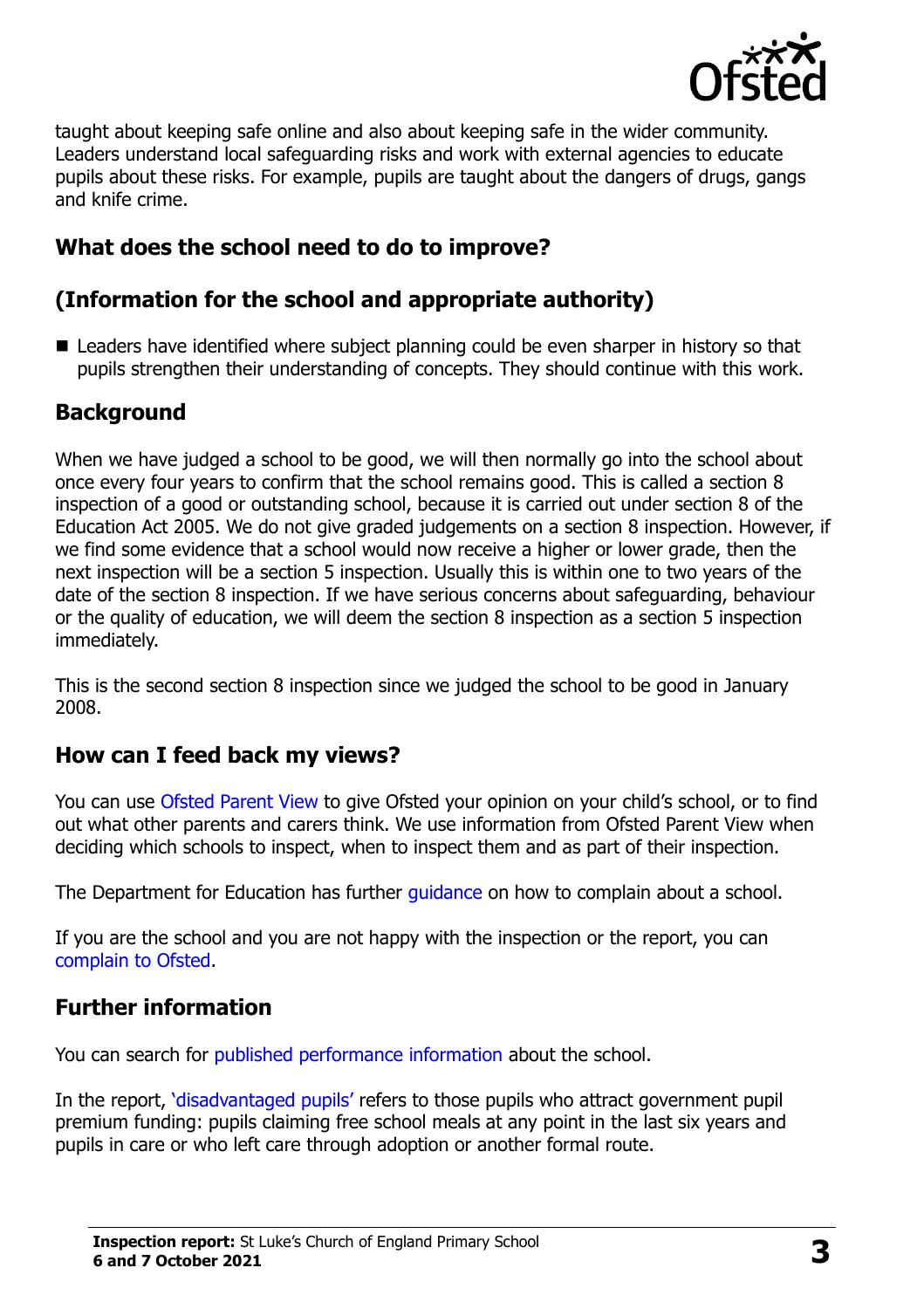

## **School details**

| Unique reference number             | 100954                                                                 |
|-------------------------------------|------------------------------------------------------------------------|
| <b>Local authority</b>              | <b>Tower Hamlets</b>                                                   |
| <b>Inspection number</b>            | 10200044                                                               |
| <b>Type of school</b>               | Primary                                                                |
| <b>School category</b>              | Voluntary aided                                                        |
| Age range of pupils                 | 3 to 11                                                                |
| <b>Gender of pupils</b>             | Mixed                                                                  |
| Number of pupils on the school roll | 436                                                                    |
| <b>Appropriate authority</b>        | The governing body                                                     |
| <b>Chair of governing body</b>      | Fr. Ed Dix                                                             |
| <b>Executive Headteacher</b>        | Rebecca Abrahams                                                       |
| Website                             | www.st-lukes.towerhamlets.sch.uk/                                      |
| Date of previous inspection         | 20 September 2016, under section 8 of the<br><b>Education Act 2005</b> |

### **Information about this school**

- St Luke's Primary School is a Church of England voluntary aided primary school.
- The school's last section 48 statutory inspection of Anglican and Methodist schools (SIAMS) was 1 December 2017.
- St Luke's Primary School is in a soft federation with Harbinger Primary School. The executive headteacher is the headteacher of both schools.
- The school uses one alternative provider.
- St Luke's Primary School is larger than the averaged-sized primary school.
- The proportion of pupils who speak English as an additional language is well above the national average.
- The proportion of pupils eligible for the pupil premium is above the national average.
- The percentage of pupil stability is well below the national average.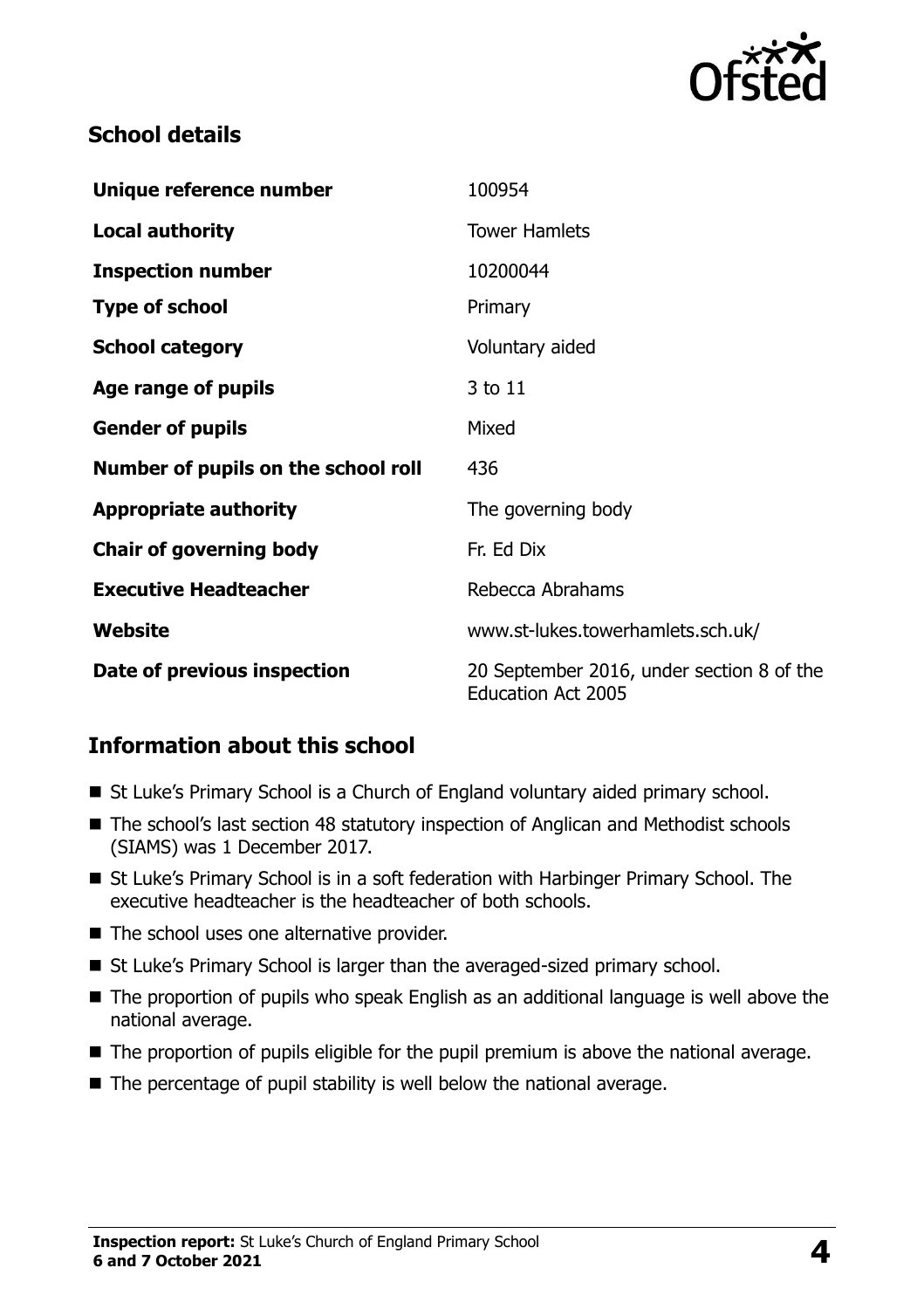

## **Information about this inspection**

- This was the first routine inspection the school received since the COVID-19 pandemic began. The inspector discussed the impact of the pandemic with school leaders and has taken that into account in his evaluation.
- The inspector held meetings with the executive headteacher, the head of school, senior leaders and subject leaders to discuss the school's development plan, self-evaluation and curriculum plans.
- The inspector met with the safeguarding team to review policies, procedures and records of pupils' behaviour. He looked at the school's single central record to review suitability checks for all staff and visitors.
- The inspector met with members of the governing body and the local authority's school improvement partner. He also spoke with the London Diocesan representative on the telephone.
- The inspector carried out deep dives in reading, mathematics and history. For each deep dive, he met with subject leaders, looked at curriculum plans, visited a sample of lessons, spoke to teachers, spoke to some pupils about their learning and looked at samples of pupils' work.
- The inspector observed pupils' behaviour at playtimes and lunchtimes. He spoke with groups of pupils to listen to their views.
- He met with a group of teachers to discuss teacher workload and staff well-being.
- The inspector considered the 41 responses on Parent View, Ofsted's online questionnaire, and the 43 responses on Ofsted's free-text service. He also considered the 25 responses from the staff survey.

#### **Inspection team**

Tom Canning, lead inspector **Canning**, lead inspector